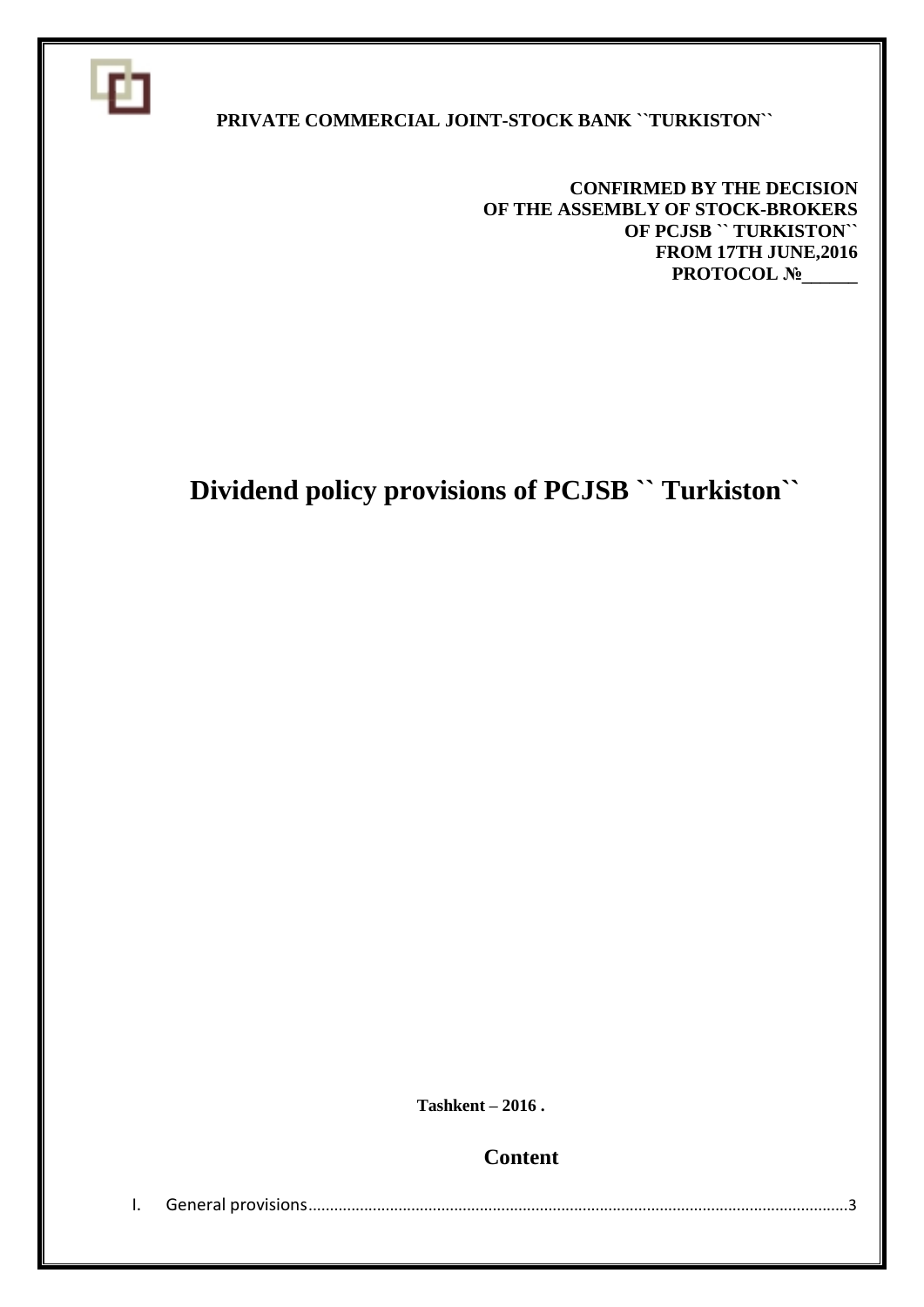| II. RULES AND PROCEDURE OF DEFINING THE SCALE AND AMOUNT OF THE |  |
|-----------------------------------------------------------------|--|
|                                                                 |  |
|                                                                 |  |
|                                                                 |  |
|                                                                 |  |
| IV. LIABILITY FOR THE REPAYMENT OF THE CLAIMED DIVIDENDS 7      |  |
|                                                                 |  |
|                                                                 |  |
|                                                                 |  |
|                                                                 |  |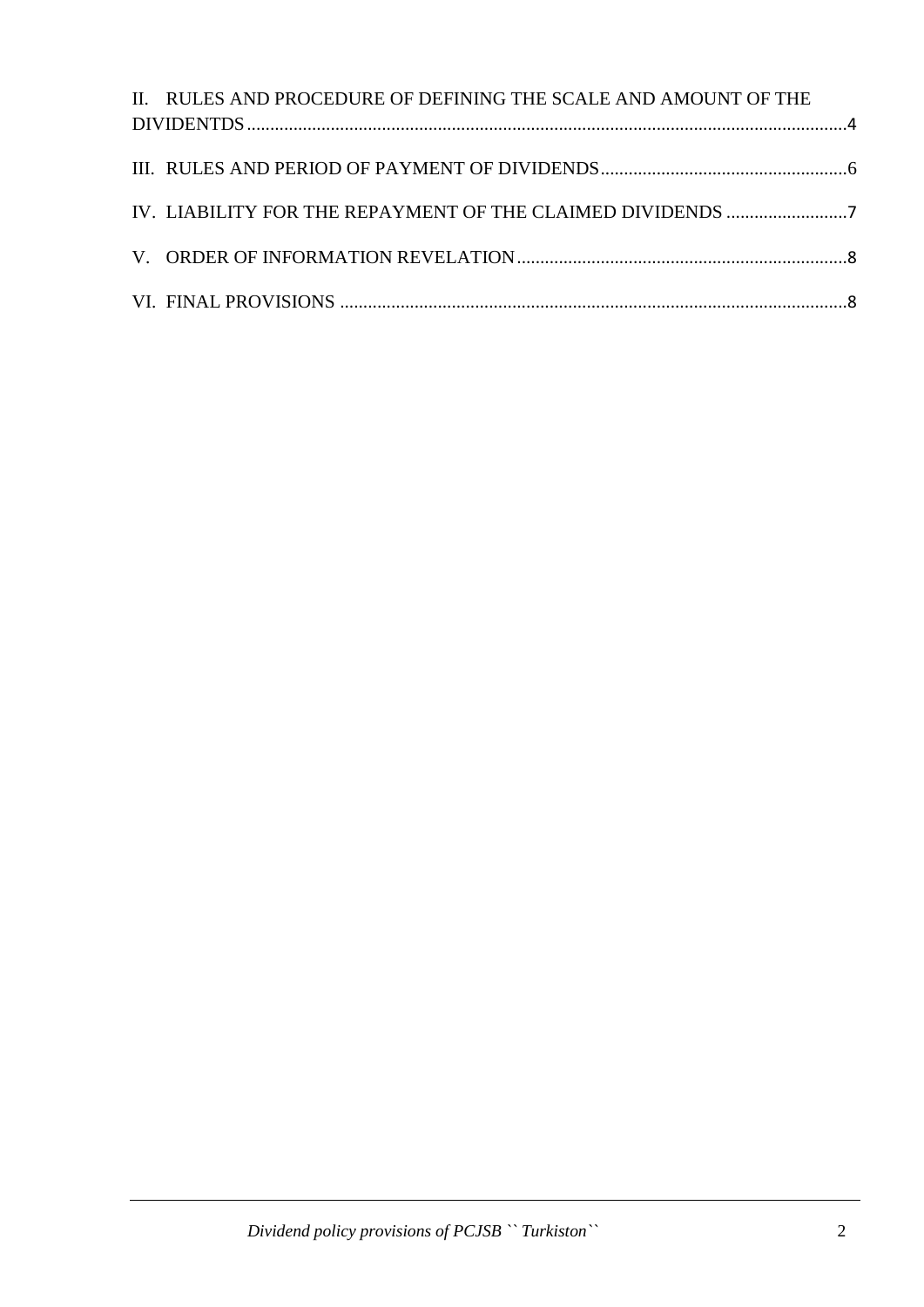#### **I. GENERAL PROVISIONS**

1. The current dividend policy provisions of PCJSB `` Turkiston``( later in the passage The provisions) was worked out in accordance with the existing legislative chamber of the republic of Uzbekistan, `` Rules of the inner control against the legalization of incomes, obtained from criminal activity, and from subsidizing terrorism in commercial banks``( registered by the Department of Justice of the republic of Uzbekistan 21.11.2013  $\mathcal{N}$  2528) by the law of PCJSB  $\degree$ Turkiston``( later in the passage bank) by Corporate governance principles, confirmed by the protocol of the assembly for the improvement of effectiveness and activity of joint-stock companies as well as modification of the corporate governance from the date 31.12.2016 №9 and other different documentations of the bank.

The current provisions bring about general questions which have to find the answers in the dividend policy of the Bank.

2. The dividend policy of the Bank targets to bring more prosperity of shareholders and to provide a platform for the growth of capitalization of the Bank. The main goal put is to raise awareness of shareholders and other interested individuals in the dividend policy of the Bank with the assistance of this provisions.

This provision is aimed at the designation of the recommendations of the Board of Supervisors of the Bank on the issue of the amount of dividends and the order of their repayment.

If certain issues connected with the repayment procedure of the dividends to the shareholders of the bank are not regulated by the norms of the Legislature of the republic of Uzbekistan `` About shareholders and protection of the rights of shareholders`` or other normative legal acts of the republic of Uzbekistan, Law of the bank or current provisions, they have to be solved according to the necessity of protecting rights and interests of shareholders.

3. The dividend policy of the Bank is worked out on an annual basis.

4. . The bank sees growth of capitalization as the primary way of satisfying material prosperity of shareholders. Maintaining the equilibrium between the expanded and capitalized pieces of the obtained income in order to increase market price is the core concept of the dividend policy of the Bank.

5. Dividend policy of the Bank is based on the below mentioned main principles:

the principle of transparency, which means designation and revelation of the information about obligations and responsibilities of the sides(participants in the realization of the dividend policy);

timeliness, meaning that there will be set time deadlines in the course of the payment of dividends;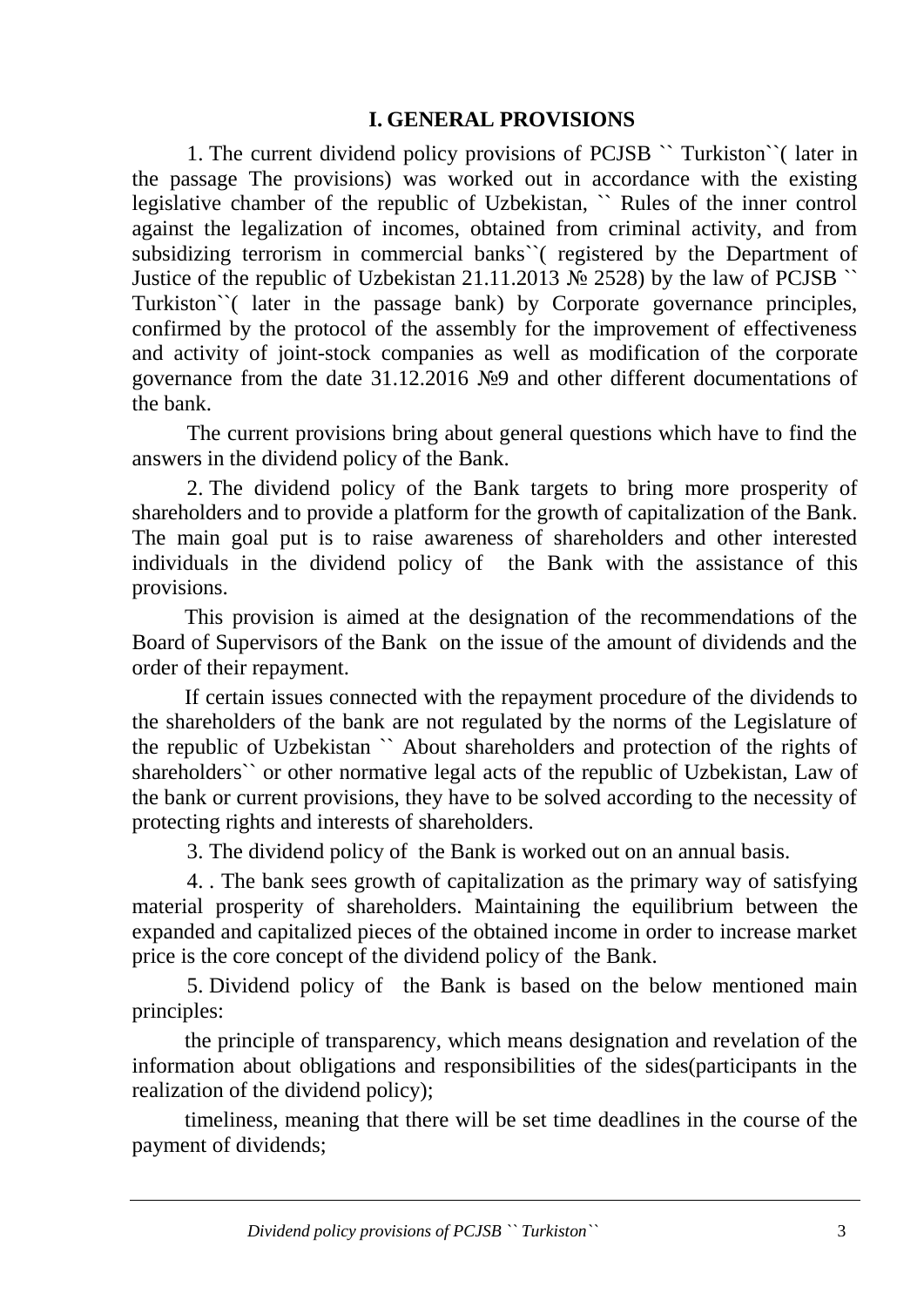principle of validity, meaning that the decision about the payment and the amount of dividends will be taken only if the Bank will achieve positive financial outcomes with the consideration of the plans of development and its subsidy program( taking into account the real financial situation of the bank);

principle of justice, meaning that guaranteeing equal rights of shareholders in receiving information about the taken decisions concerning payments, the amount and procedure of dividend payments;

principle of consistence, meaning that procedures and principles of the dividend policy must be abided strictly ;

principle of development, meaning that there shall be constant modification of the dividend policy with the aim to improve corporate governance and reassessment of the situation in accordance with change in strategic goals;

principle of sustainability, meaning aspirations of the bank to sustain stable payment of dividends.

6. . It is the right of the bank to make decisions about payment of dividends according to stocks. General assembly of shareholders has a right ot decide to pay or not to pay dividends by shares

7. It is the bank`s obligation to pay declared dividends.

The expenses connected with payment of dividends(including expenditure due to tax assessment and expenses, dividend transfer, postal expenditures), cannot be put on the shoulders of shareholders, according to the decision of the governance. Bank holds responsibility for the non-accomplishment of this obligation in front of shareholders with the correspondence to legislature of the Republic of Uzbekistan.

8. dividends are not accumulated and paid by shares:

not placed;

obtained and/or purchased by the bank itself;

other cases considered by the legislature of the Republic of Uzbekistan.

9. Bank cannot pay and make decisions about the payment of dividends by shares in cases, considered by  $1<sup>st</sup>$  part of the 54<sup>th</sup> article of the law  $\sim$  About shareholders and protection of the rights of shareholders``.

#### **II. RULES AND PROCEDURES OF DEFINING THE SCALE AND AMOUNT OF DIVIDENDS**

10.Bank has a right to make decisions about payment of dividends по акция according to the results of the first quarter( of a year), half a year, 9 months of the financial year and/or according to the results of the financial year except for the shown in the escape clause 8 .

Decisions about payment of dividends по акция according to the results of the first quarter( of a year), half a year, 9 months of the financial year may be taken in 3 months` time after the end of the related period.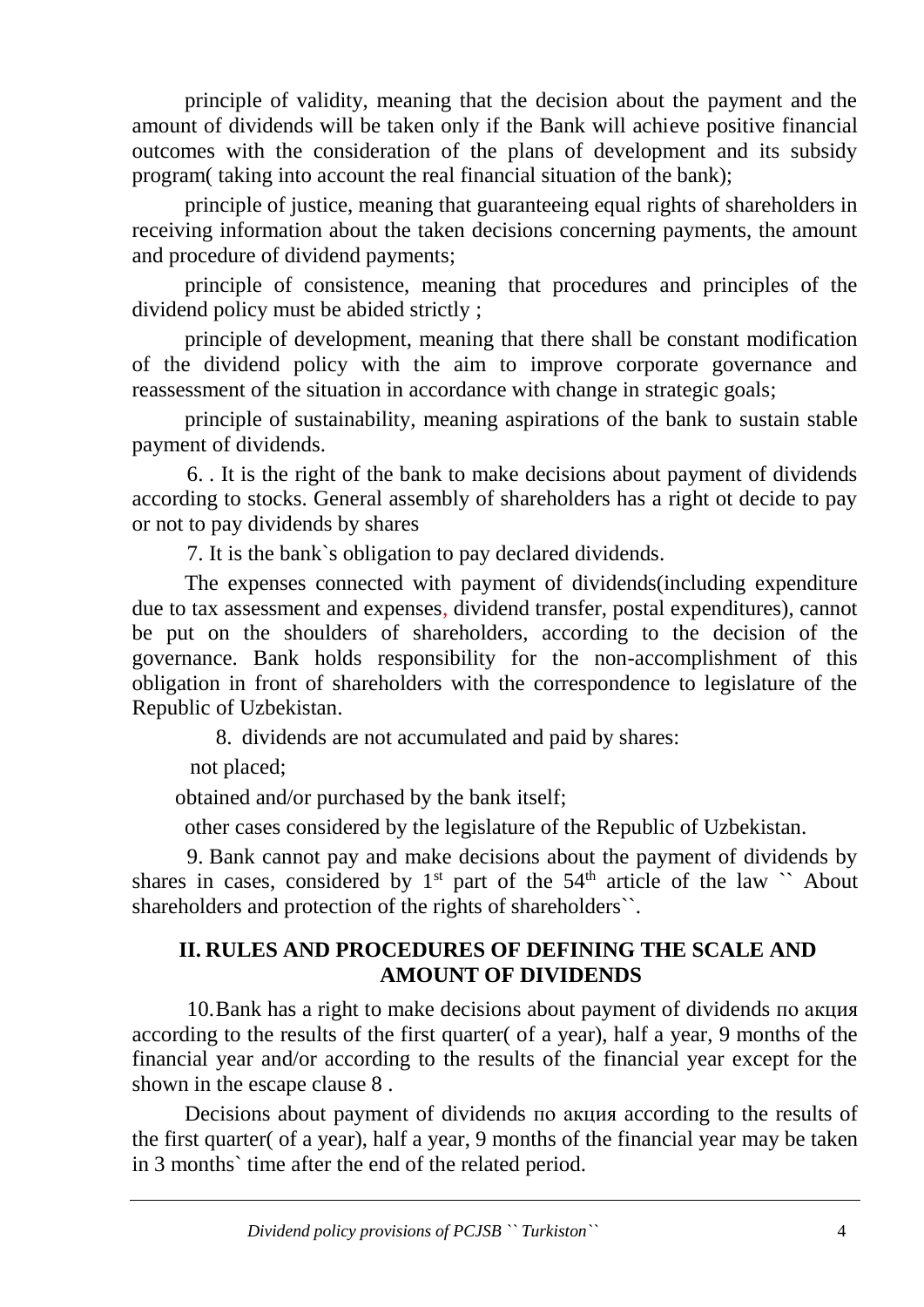Dividends will be paid from net profit of the Bank or profits not allotted for needs of the previous years. Dividends may also be paid out of preference shares and from specially designated funds of the Bank. Meanwhile bank creates reserves for debtor indebtedness at the expense of the incomes of the bank in order to be able to pay dividends on time and to prevent exacerbation of the financial situation of the bank.

11.Stockholders assembly of the bank makes decisions about payment of dividends according to shares in each category. The Board of Supervisors of the bank gives their recommendations about the amount of dividends and the procedure of their payment to the stockholders assembly. The amount of dividend cannot exceed the quota recommended by The Board of Supervisors.

12.By means of decision of the general stockholders assembly the following will be defined:

category(type) of shares in accordance with which dividends will be paid;

amount of dividend in calculation to one share of certain type;

procedure and periodicity of dividend payment.

In these terms, it is important to note that bank doesn't have a right ot make decisions about dividends payment in cases defined by the legislature, and about inability of full payment of dividends on equity shares in period designated by the deadlines of the legislature.

13.the recommended by the Board of Supervisors dividend amount is defined taking into account the following factors:

the amount of net profit according to the financial reporting, the validity of which is confirmed by the audit commission;

financial and economic plan of the bank for the forthcoming time;

structure of working assets of the bank at the end of certain period of time;

debt burden of the bank at the end of certain period of time;

.

14.While defining the amount of dividends, board of Supervisors have to consider financial and economic plans of the Bank, current and future state of working assets and obligations of the Bank. Payment of dividends recommended by the Board of Supervisors must not result in extra financial burdens or other expenses not included into the financial and economic plan for upcoming period.

## **III. PROCEDURE AND PERIOD OF PAYMENT OF DIVIDENDS**

15.Bank pays dividends through cash or other means of payment or by paper holdings. Dividends are paid in national currency of the republic of Uzbekistan or according to written claim of non-resident shareholder Bank must convert currency into easily converted currency and transfer to the bank account of the non-resident shareholder.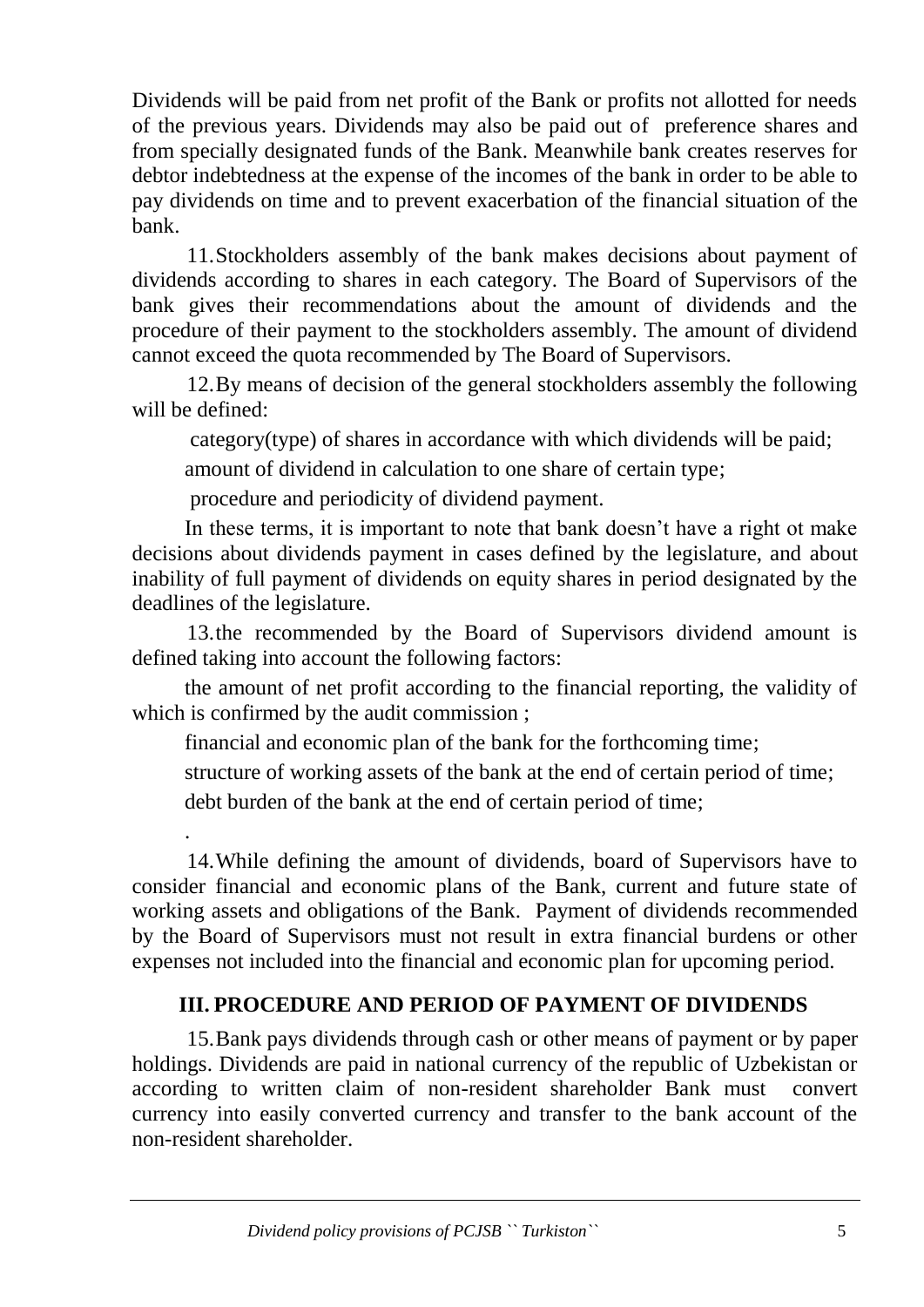16.deadline of payment of dividends is defined by the genral shareholders assembly of the bank, but cannot exceed 60 day period after approving the period of payment..

17.If holders of stock of the Bank could not receive their dividends on the period defined by the general shareholders assembly, Bank continues paying these (unclaimed) dividends. The period of unclaimed dividends` payment cannot exceed 3 years time from the end of claimed dividend payment by the Bank.

18.If the shareholder doesn't receive their dividends due to the fault of the bank in period defined by the general assembly of shareholders, there will be penalty added to dividends in accordance with refunding rate designated by the Central Bank of the Republic of Uzbekistan. The amount of penalty must not exceed 50% of the sum of unpaid dividends.

19.Structural Subdivision of the bank has functions of organizing and working with shareholders together with bookkeeping of the bank, also responsible for preparation, coordination and conduct of all the events connected with payment of dividends.

20.Any shareholder has a right to turn with a request to get information about the procedure of dividends allocation according to stocks, the process of payment and taxation of the dividends, and about terms of payment.

21.Only individuals in shareholders register of the Bank formed in the general shareholders assembly have a right to receive dividends.

22.If stocks are a part of common property, the dividends will be distributed equally according to shares in the defined procedure.

23.Shareholder must timely inform investing mediator and/or Central securities depository, which supplies with services on the issue of rights for stocks and amendments made. If the shareholder doesn't inform about the changes in the personal information, Central securities depository/ mediator doesn't bear the responsibility for the damages caused.

24.If the shareholder gave incorrect information about his banking requisites or the address for the transfer of dividends, or didn't inform the bank about the mentioned requisites, or informed late, the bank doesn't bear the responsibility for the damages caused in these terms. After the shareholder returns the incorrectly transferred amount of dividends to the bank in cases explained above, the repeated transfer will be accomplished with the consideration of expenses spent on their return and repeated transfer.

25.Bank is acknowledged to be fiscal agent that pays dividends to the shareholders according to their share of stock subtracting taxes on income from securities established by the existing legislature of the Republic of Uzbekistan. Shareholder who is not to abide by the standard tax rate, should show documents confirming his position on the basis of the legislature of the Republic of Uzbekistan to the bank.( or involved paying agent)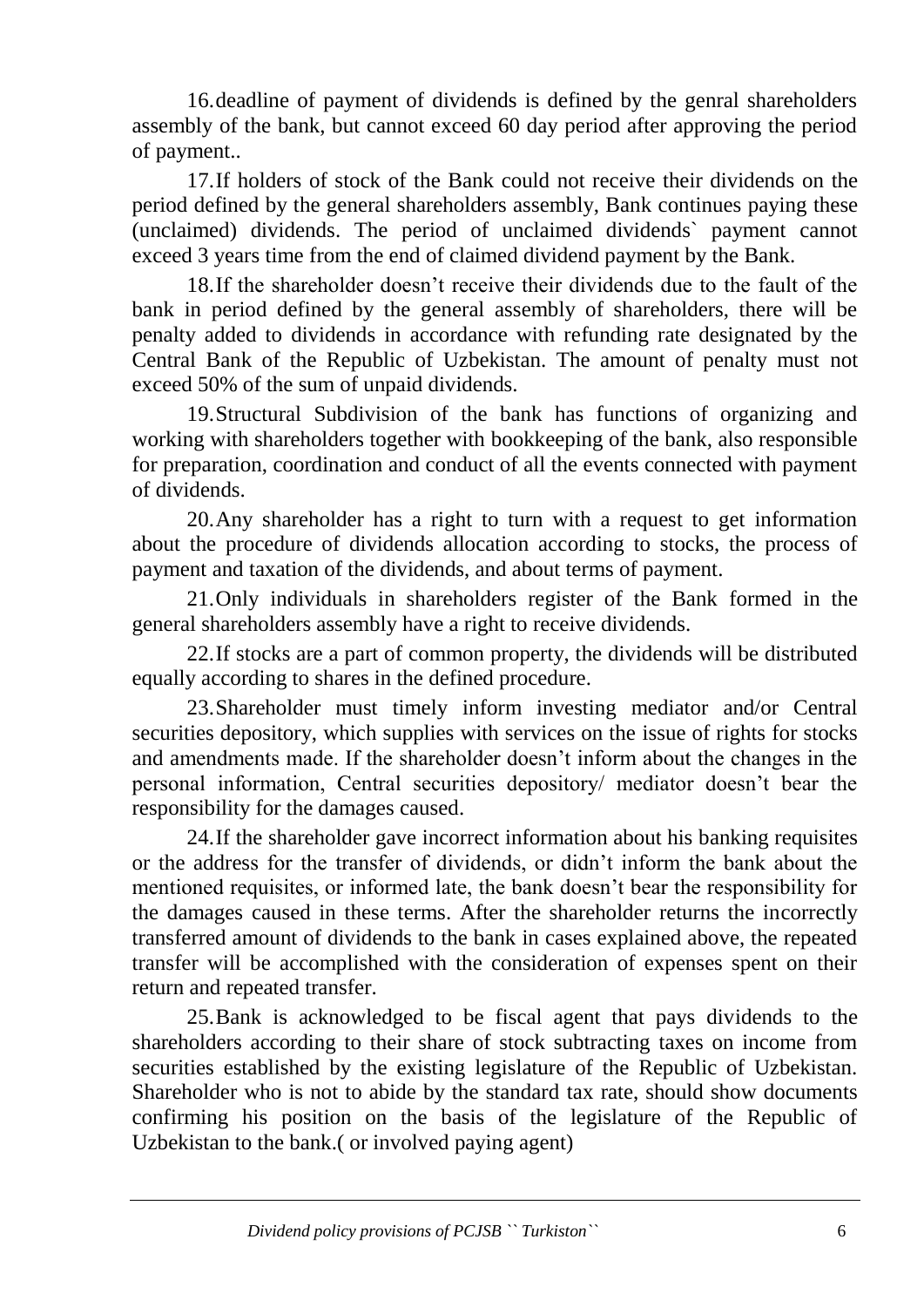## **IV. LIABILITY FOR PAYMENT OF THE CLAIMED DIVIDENDS**

26.Bank has to pay claimed dividends in accordance with stocks of each type.

27. None of the shareholders has certain privilege in period of payment when it comes to paying dividends.

Payment of the claimed dividends according to common shares by the bank have to go through a process guaranteeing equal rights to all shareholders. In addition, bank doesn't have a right to pay to the major shareholder if as a result bank won`t be able to pay to minor shareholders in due period.

28.The executive chamber of the bank is responsible for full and timely payment of dividends to shareholders. The board of Supervisors together with audit committee of the bank controls the executive chamber of the bank and its activity.

29.With the aim to provide claimed dividends efficiently, the Board of Supervisors tries to address the question about the better ways of payment of dividends. If dividends are not paid fully or on time due to the fault of the executive chamber of the Bank, the Board of Supervisors define measures to put certain sanctions on the personnel guilty of the action.

30.If Bank won`t accomplish its responsibilities, shareholders have a right to demand payment of acclaimed dividends of each type in the courts.

31.Bank will bear all the responsibility in front of legislature of the republic of Uzbekistan for non-fulfillment or unsatisfactory performance of obligations of the agent по удержанию и перечислению amount of tax from dividends.

## **V. ORDER OF INFORMATION REVELATION**

32.Current provisions, also changes and amendments which will be included, will be made public in the corporate web-site in the internet in 10 days` time after signing the protocol by the Assembly of the Bank.

33.When general committee of shareholders makes a decision about payment of dividends, Bank reveals this information in the form of messages about these facts in period approved by legislature. The bank sends notification through email to shareholders about accruing dividends.

34.In succession to the fulfillment of the obligations about payment of dividends, bank reveals all the necessary information about essential facts in the form of messages in period approved by legislature.

## **VI. FINAL PROVISIONS**

35.This summary, together with modifications and amendments to the summary are confirmed by the decision of the assembly of stock-brokers.

36.Changes and amendments to the current Provisions can be included according to the suggestions of Board of Supervisors of the Bank, Audit